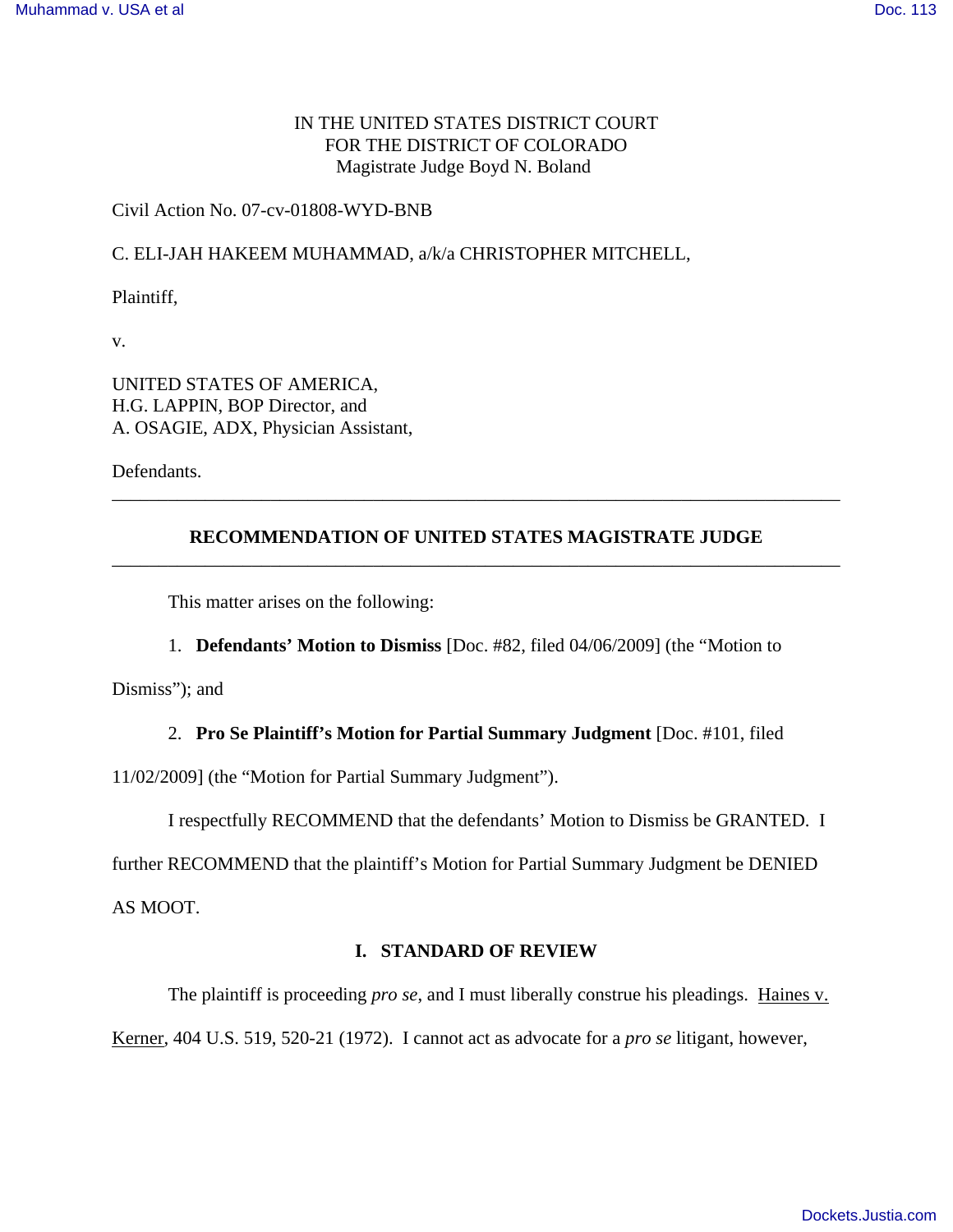who must comply with the fundamental requirements of the Federal Rules of Civil Procedure.

Hall v. Bellmon, 935 F.2d 1106, 1110 (10<sup>th</sup> Cir. 1991).

The standard of review for a motion to dismiss for lack of subject matter jurisdiction

under Rule 12(b)(1), Fed.R.Civ.P., is described as follows:

Generally, Rule 12(b)(1) motions to dismiss for lack of subject matter jurisdiction take two forms. First, a facial attack on the complaint's allegations as to subject matter jurisdiction questions the sufficiency of the complaint. In reviewing a facial attack on the complaint, a district court must accept the allegations in the complaint as true.

Second, a party may go beyond allegations contained in the complaint and challenge the facts upon which subject matter jurisdiction depends. When reviewing a factual attack on subject matter jurisdiction, a district court may not presume the truthfulness of the complaint's factual allegations. A court has wide discretion to allow affidavits, other documents, and a limited evidentiary hearing to resolve disputed jurisdictional facts under Rule 12(b)(1). In such instances, a court's reference to evidence outside the pleadings does not convert the motion to a Rule 56 motion.

However, a court is required to convert a Rule 12(b)(1) motion to dismiss into a Rule 12(b)(6) motion or a Rule 56 summary judgment motion when resolution of the jurisdictional question is intertwined with the merits of the case. The jurisdictional question is intertwined with the merits of the case if subject matter jurisdiction is dependent on the same statute which provides the substantive claim in the case.

Holt v. United States, 46 F.3d 1000, 1003 ( $10<sup>th</sup>$  Cir. 1995) (citations omitted).

In ruling on a motion to dismiss pursuant to Rule  $12(b)(6)$ , the court must accept the

plaintiff's well-pleaded allegations as true and must construe all reasonable inferences in favor of

the plaintiff. City of Los Angeles v. Preferred Communications, Inc., 476 U.S. 488, 493 (1986);

Mitchell v. King, 537 F.2d 385, 386 ( $10^{th}$  Cir. 1976). The complaint must contain specific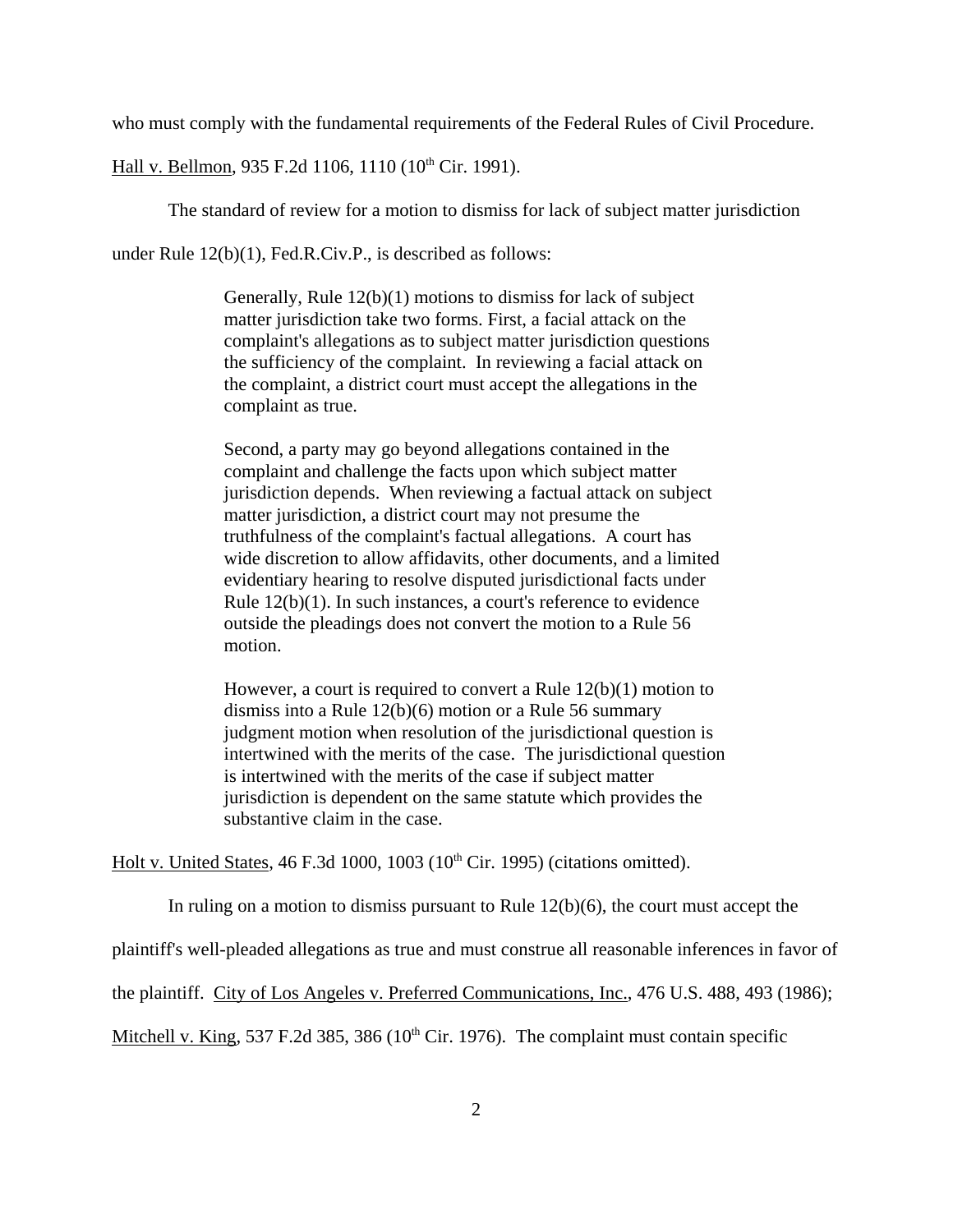allegations sufficient to establish that it plausibly supports a claim for relief. Alvarado v. KOB-TV, L.L.C., 493 F.3d 1210, 1215 n.2 (10th Cir. 2007). "The issue is not whether a plaintiff will ultimately prevail but whether the claimant is entitled to offer evidence to support the claims." Scheuer v. Rhodes, 416 U.S. 232, 236 (1974), overruled on other grounds by Davis v. Scherer, 468 U.S. 183 (1984).

### **II. BACKGROUND**

The plaintiff is currently incarcerated by the United States Bureau of Prisons ("BOP") at the Administrative Maximum Facility in Florence, Colorado ("ADX"). The plaintiff filed his initial complaint on August 28, 2007 [Doc. #3]. At the court's direction, he filed an amended complaint on September 9, 2007 [Doc. #6] and a second amended complaint on December 6, 2007 [Doc. #24] (the "Complaint").

The Complaint asserts 26 claims. Most of the claims have been dismissed. *Order to Dismiss in Part and to Draw Case to a District Judge and to a Magistrate Judge*, [Doc. #31]. Remaining are Claims 9, 10, 18, 19, 23, and 24. The remaining claims are brought pursuant to Bivens v. Six Unknown Named Agents of Fed. Bureau of Narcotics, 403 U.S. 388 (1971); the Religious Freedom Restoration Act ("RFRA"); the Religious Land Use and Institutionalized Persons Act of 2000 ("RLUIPA"); and the Federal Tort Claims Act ("FTCA").

Claim Nine alleges that defendant Lappin instituted BOP Program Statement 6190.02 which requires inmates to take a Purified Protein Derivative ("PPD") test to screen for tuberculosis instead of providing inmates the option of receiving a chest xray. The plaintiff objects to the PPD test on religious grounds, and he claims that he is being forced to submit to the test in violation of the First and Eighth Amendments, "RFRA and/or RLUIPA." *Complaint*,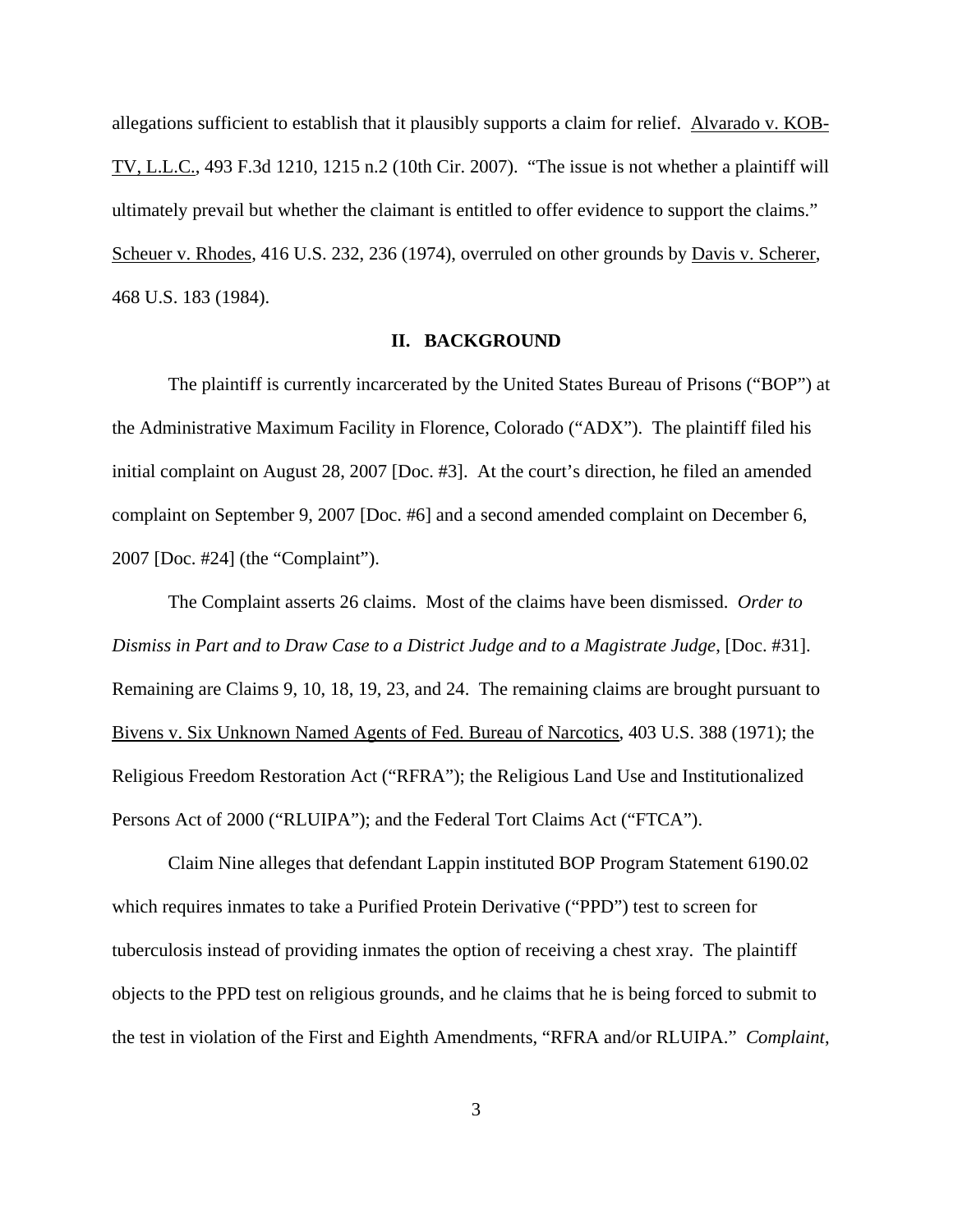p 15; *Declaration Under Penalty of Perjury of C. Eli-Jah Hakeem Muhammad*, [Doc. #75] (the "Declaration"), Attachment  $A<sup>1</sup>$ 

Claim Ten alleges that the plaintiff is being forced to take the PPD test under protest, and that such force constitutes the tort of "trespassing against the plaintiff as a person" in violation of the FTCA. *Complaint*, pp. 15-16; *Declaration*, Attachment B.

Claim Eighteen alleges that defendant Osagie was deliberately indifferent to the plaintiff's medical needs when he denied the plaintiff a Continuous Positive Airway Pressure ("CPAP") breathing device. The plaintiff asserts that the CPAP device is necessary to treat his sleep apnea syndrome. *Complaint*, pp. 23-24; *Declaration*, Attachment C.

Claim Nineteen alleges that the failure to provide the plaintiff with a CPAP breathing device constitutes a tort in violation of the FTCA. *Complaint*, pp. 24-25; *Declaration*, Attachment D.

Claim Twenty Three alleges that pursuant to BOP Program Statements 5800.07, 5800.08, and 5800.10, defendant Lappin is violating the plaintiff's First Amendment rights, RFRA, and/or RLUIPA because he refuses to recognize the plaintiff's "legally" changed Muslim name without a federal court order. *Complaint*, pp. 28-29; *Declaration*, Attachment E.

Claim Twenty Four alleges that pursuant to BOP Program Statement 4200.10 and Executive Order 13123, defendant Lappin has ordered that inmate areas be set to extremely high

<sup>&</sup>lt;sup>1</sup>The Complaint is not paginated. Therefore, I cite to the page numbers of the Complaint as assigned by the court's docketing system. In addition, portions of the scanned version of the plaintiff's Complaint are illegible. Pursuant to court order, the plaintiff submitted a legible copy of the extant claims. *Declaration Under Penalty of Perjury of C. Eli-Jah Hakeem Muhammad*, [Doc. #75]. I cite to both the Complaint and the Declaration when summarizing the plaintiff's claims.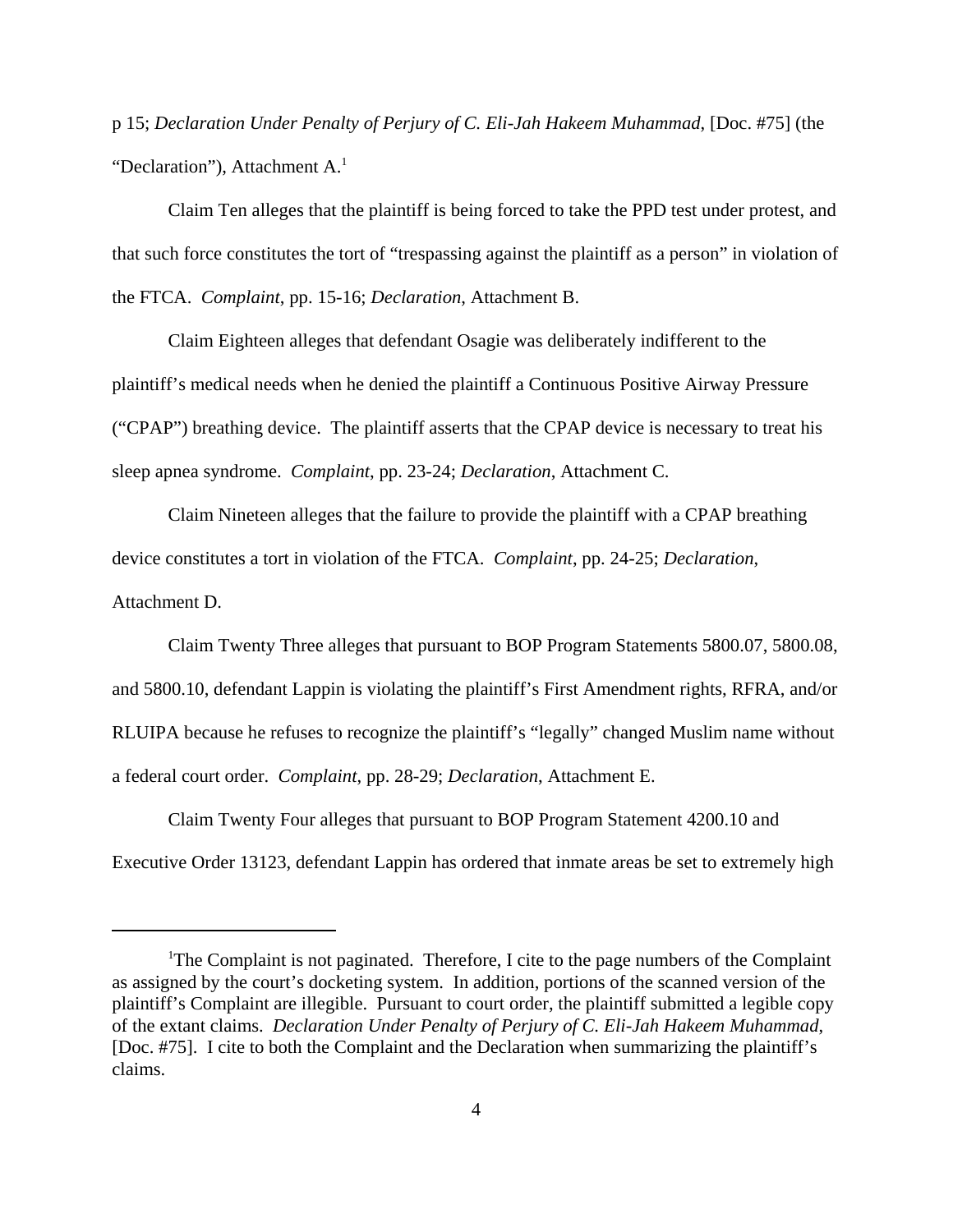temperatures during the warm months and that the extreme cell temperatures place the plaintiff at heightened risk for "heat-related injuries that defendant may know of" in violation of the plaintiff's Eighth Amendment rights. *Complaint*, pp. 29-30; *Declaration*, Attachment F.

The plaintiff seeks declaratory and monetary relief. Id. at p. 39.

#### **III. DEFENDANTS' MOTION TO DISMISS**

### **A. Sovereign Immunity - Constitutional Claim**s

The defendants seek dismissal of the constitutional claims against them in their official capacities as barred by sovereign immunity. *Motion to Dismiss*, pp. 3-4. The defendants assert a facial attack on the Complaint. Therefore, I must accept the allegations in the Complaint as true. Holt, 46 F.3d at 1003.

It is a well-established principle that "[a]s a sovereign, the United States 'is immune from suit save as it consents to be sued and the terms of its consent to be sued in any court define the court's jurisdiction to entertain the suit.'" Lee v. United States, 980 F.2d 1337, 1340 (10<sup>th</sup> Cir. 1992) (quoting United States v. Sherwood, 312 U.S. 584, 586 (1941)). "Sovereign immunity protects the United States against judgments that would require an expenditure from public funds, that interfere with public administration or that would restrain the Government from acting, or to compel it to act." (quotations and citations omitted). Hensel v. Office of the Chief Administrative Hearing Officer, 38 F.3d 505, 509 (10<sup>th</sup> Cir. 1994). Sovereign immunity is a jurisdictional bar to suit. Federal Deposit Insurance Corp. v. Meyer, 510 U.S. 471, 475 (1994).

Suits against officers in their official capacities are suits against the entity of which an officer is an agent. Kentucky v. Graham, 473 U.S. 159, 165-66 (1985). The defendants are agents of the BOP. Therefore, suits against them in their official capacities are suits against the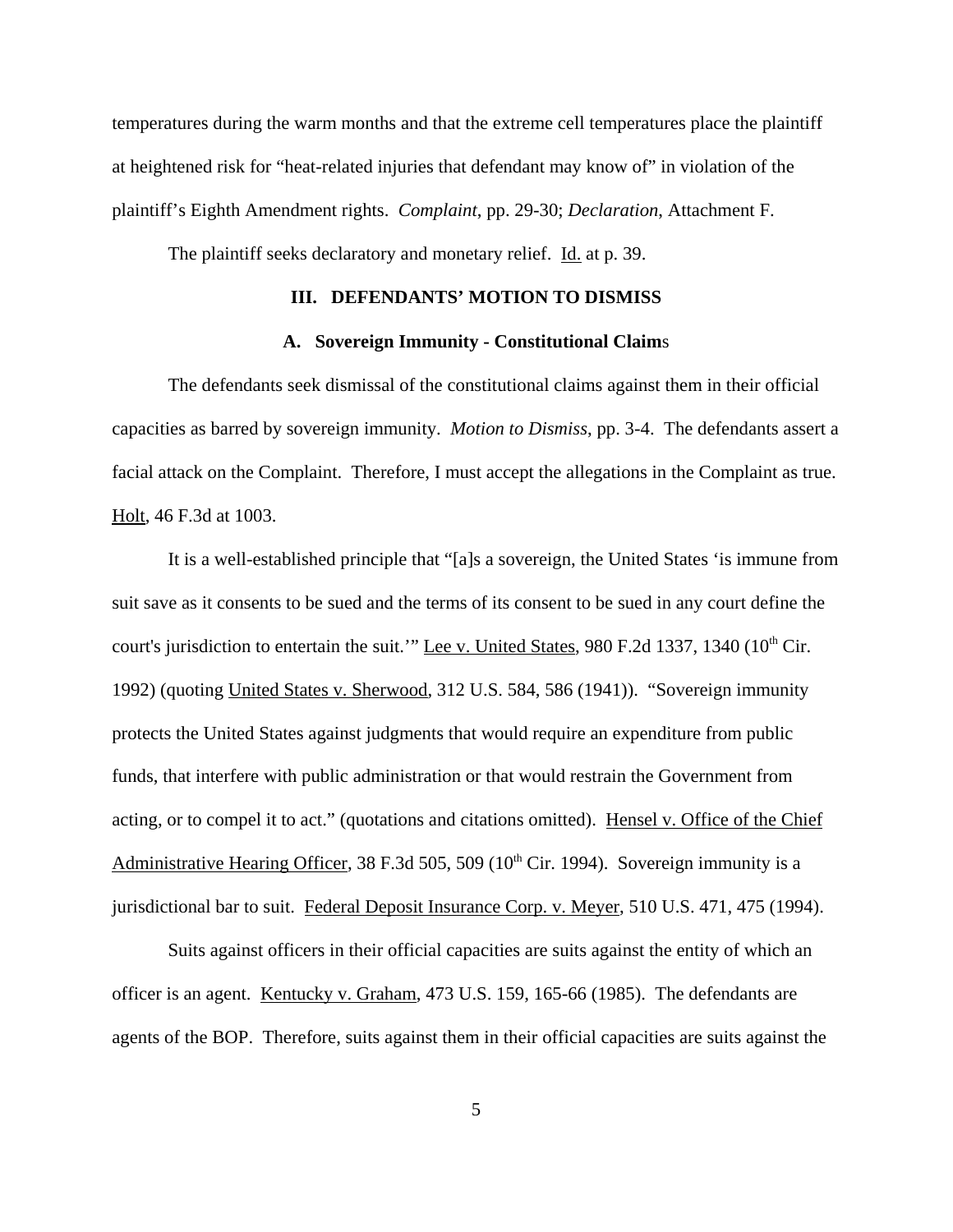BOP. The BOP is a federal agency. Sovereign immunity shields the Federal Government and its agencies from suit. Department of the Army v. Blue Fox, Inc., 525 U.S. 255, 260 (1999).

Claims 9, 18, 23, and 24 allege constitutional violations pursuant to Bivens. Bivens does not waive the sovereign immunity of federal agencies. Federal Deposit Insurance Corp. v. Meyer, 510 U.S. 471, 484-86 (1994); Bivens, 403 U.S. at 410. The Motion to Dismiss should be granted insofar as it seeks dismissal of Claims 9, 18, 23, and 24 as against the defendants in their official capacities for lack of subject matter jurisdiction.

### **B. Personal Jurisdiction Over Defendant Lappin**

The defendants assert that the court lacks personal jurisdiction over defendant Harley

Lappin, Director of the BOP. *Motion to Dismiss*, pp. 5-6. Lappin resides in Washington, D.C. *Complaint*, p. 3.

It is the plaintiff's burden to make a prima facie showing of personal jurisdiction. Wenz v. Memery Crystal, 55 F.3d 5503, 1505 (10<sup>th</sup> Cir. 1995). In a federal question case, as here, the proper analysis to determine personal jurisdiction has been summarized by the Tenth Circuit Court of Appeals as follows:

> Before a federal court can assert personal jurisdiction over a defendant in a federal question case, the court must determine (1) whether the applicable statute potentially confers jurisdiction by authorizing service of process on the defendant and (2) whether the exercise of jurisdiction comports with due process.

Peay v. Bellsouth Medical Assistance Plan, 205 F.3d 1206, 1209 (10<sup>th</sup> Cir. 2000) (quotations and citations omitted).

In this case, the plaintiff is suing defendant Lappin pursuant to **Bivens**, RFRA, RLUIPA, and the FTCA. There is no federal statute which potentially confers jurisdiction by authorizing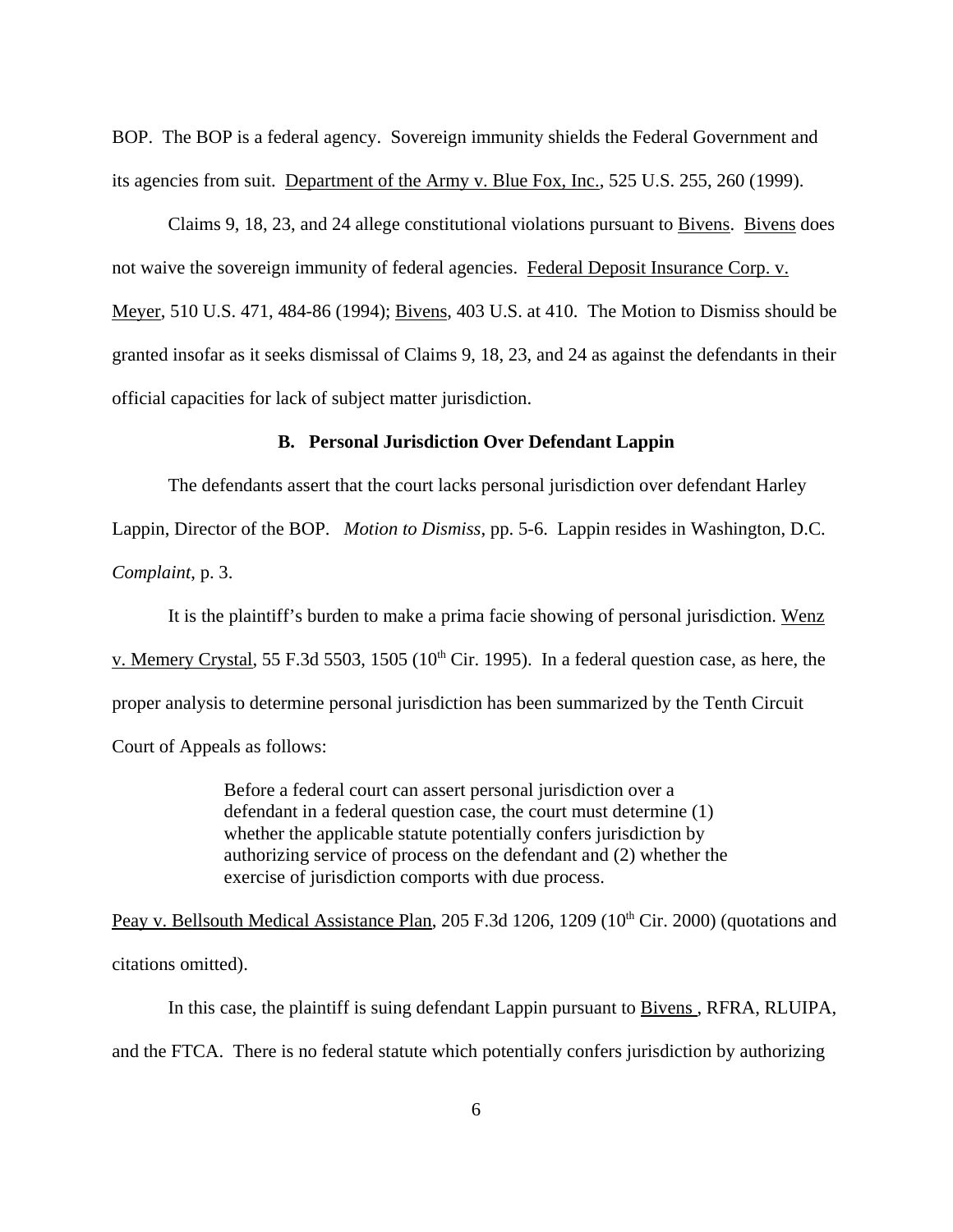service of process on defendant Lappin. See McChan v. Perry, 229 F.3d 1164, 2000 WL 1234844 ( $10<sup>th</sup>$  Cir. 2000) (holding that section 1983 does not provide for nationwide service of process); 42 U.S. C. §§2000cc-1 *et seq*.; 42 U.S.C. §§ 2000bb-1 *et seq*; 28 U.S.C. § 2671 *et seq*.

When federal legislation does not provide for nationwide service of process, the defendant must be shown to be amenable to service of process under the laws of the state where the district court sits. Under Colorado law, personal jurisdiction exists only if the requirements of both the state long-arm statute, section 13-1-124, C.R.S., and due process of law have been satisfied. Doe v. National Medical Servs., 748 F. Supp. 793, 795 (D. Colo. 1990); D & D Fuller CATV Constr., Inc. v. Pace, 780 P.2d 520, 523 (Colo. 1989). The Colorado long-arm statute confers jurisdiction to the fullest extent consistent with due process of law. Waterval v. District Court, 620 P.2d 5, 8 (Colo. 1980), cert. denied, 452 U.S. 960 (1981). Consequently, because the long-arm statute imposes no greater limitations than federal due process, I proceed directly to the constitutional analysis. See OMI Holdings, 149 F.3d at 1090, ) citing Federated Rural Elec. Ins. Corp. v. Kootenai Elec. Co-op., 17 F.3d 1302, 1305 (10<sup>th</sup> Cir. 1994)).

In federal question cases, the personal jurisdiction requirements flow from the due process clause of the Fifth Amendment, Peay, 205 F.3d at 1211, which are the same as those in a Fourteenth Amendment analysis. Id. The focus is on protecting an individual's liberty interest in not being subject to "the binding judgments of a forum with which he has established no meaningful contacts, ties, or relations." Burger King Corp. v. Rudzewicz, 471 U.S. 462, 472 (1985) (quotations and citation omitted). Due process requires that a defendant have "fair notice that [his] activities will render [him] liable to suit in a particular forum." Peay, 205 F.3d at 1211.

To satisfy due process, minimum contacts must exist between the defendant and the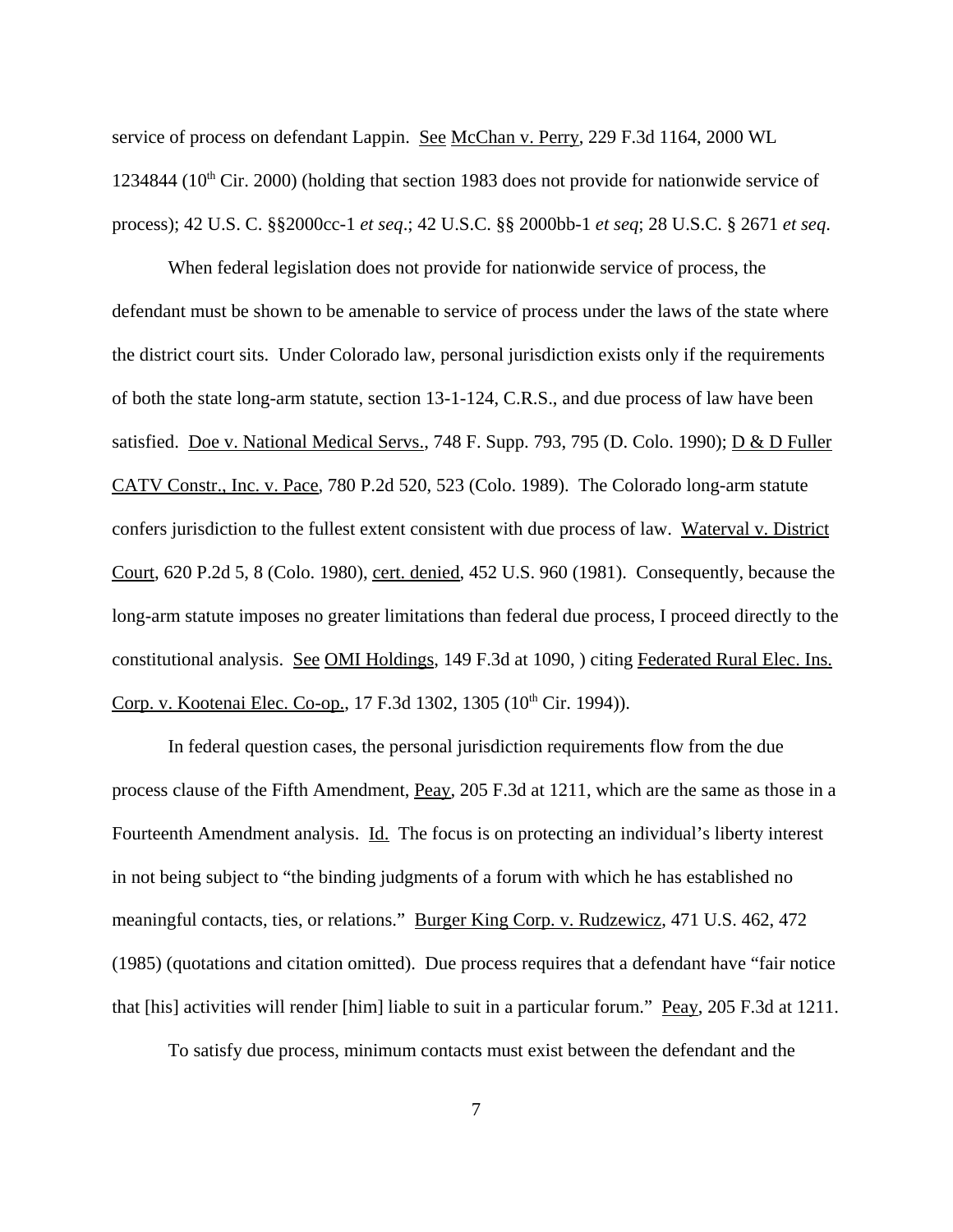forum state. World-Wide Volkswagen Corp. v. Woodson, 444 U.S. 286, 291 (1980). The minimum contacts requirement may be satisfied by a showing of either general jurisdiction or specific jurisdiction. Where general jurisdiction is asserted over a non-resident defendant who has not consented to suit in the forum, minimum contacts exist if the plaintiff demonstrates the defendant's "continuous and systematic general business contacts" in the state. OMI Holdings, 149 F.3d at 1091. Specific jurisdiction is present where the defendant has purposefully directed his activities at the residents of the forum and the litigation results from alleged injuries that arise out of or relate to those activities. Soma Medical Int'l v. Standard Chartered Bank, 196 F.3d 1292, 1298 ( $10<sup>th</sup>$  Cir. 1999). If it is established that a defendant's actions created sufficient minimum contacts, the court still must consider whether the exercise of personal jurisdiction over the defendant would offend traditional notions of "fair play and substantial justice." Burger King, 471 U.S. at 476 (quoting International Shoe Co. v. Washington, 326 U.S. 310, 316 (1945)). This inquiry requires a determination of whether the exercise of personal jurisdiction over the defendant is reasonable in light of the circumstances surrounding the case. Id.

Claims Nine, Twenty Three, and Twenty Four are brought against Lappin. These claims allege that Lappin is liable because he issued policies which require the plaintiff to take an annual PPD test; do not recognize the plaintiff's Muslim name as his legal name without a federal court order; and follow an Executive Order for federal buildings to "go green" thereby causing uncomfortable temperature changes in his housing unit.

The plaintiff's assertions, without more, are not sufficient to show that Lappin is subject to personal jurisdiction in Colorado. Stafford v. Briggs, 444 U.S. 527, 543-45 (1980) (absent minimum contacts other than those arising from federal employment, court may not exercise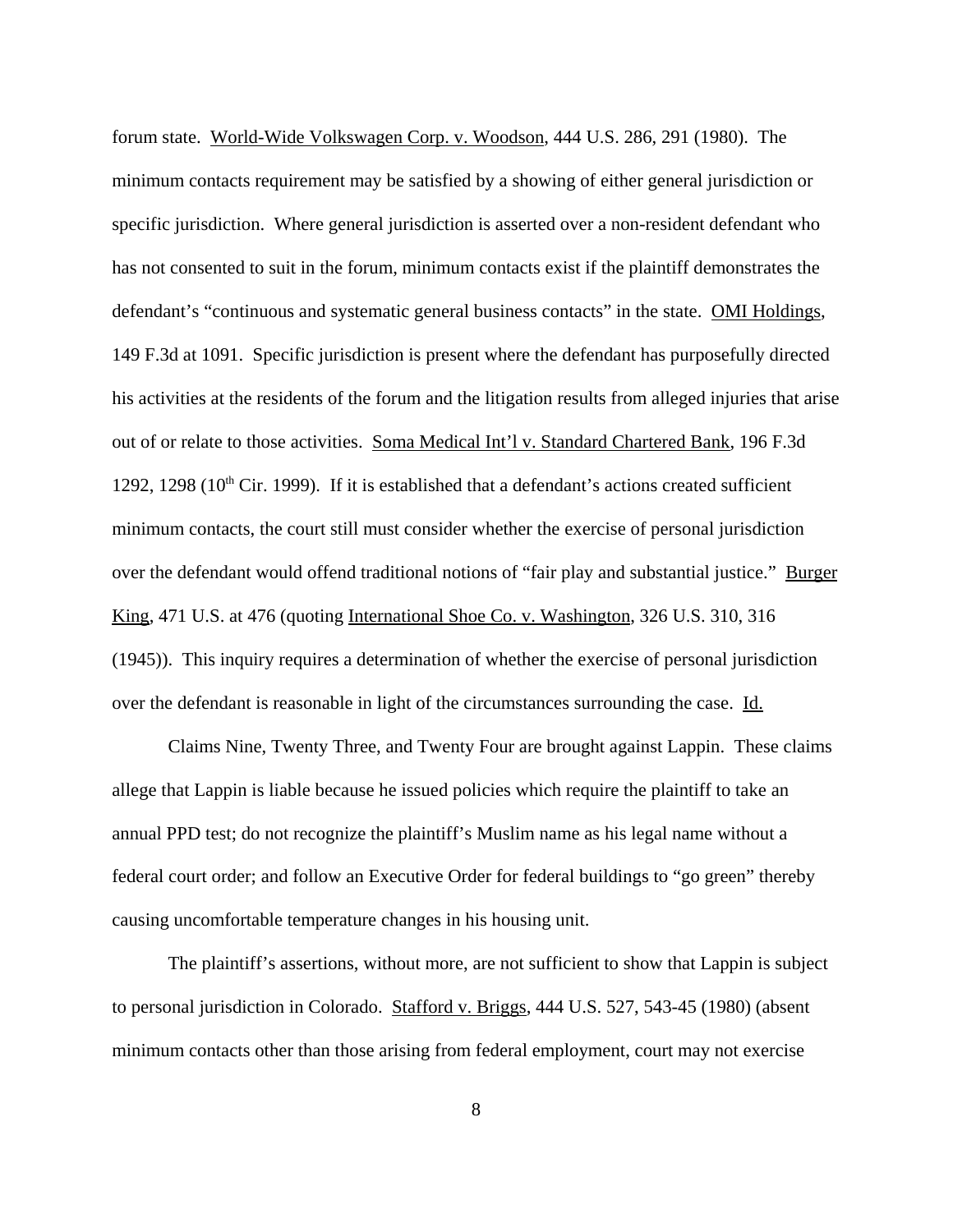personal jurisdiction over federal official in his individual capacity); Hill v. Pugh, 75 Fed.Appx. 715, 2003 WL 22100960 at  $*3$  (10<sup>th</sup> Cir. Sept. 11, 2003) (stating that "[i]t is not reasonable to suggest that federal prison officials may be hauled into court simply because they have regional and national supervisory responsibilities over facilities within a forum state.")

As a result, the plaintiff has failed to meet his burden to make a prima facie showing of personal jurisdiction. See Wenz, 55 F.3d at 1505. The defendants' Motion to Dismiss should be granted for lack of personal jurisdiction insofar as it seeks dismissal of defendant Lappin in his individual capacity (and dismissal of Claims Nine, Twenty Three, and Twenty Four).

### **C. Claim 18 Against Defendant Osagie**

Claim Eighteen alleges that defendant Osagie violated the plaintiff's Eighth Amendment rights because he denied the plaintiff a Continuous Positive Airway Pressure ("CPAP") breathing device which is necessary to treat his sleep apnea syndrome. *Complaint*, pp. 23-24.

Defendant Osagie asserts that he is entitled to qualified immunity. *Motion to Dismiss*, p. 6. Qualified immunity shields government officials sued in their individual capacities from liability for civil damages provided that their conduct when committed did not violate "clearly established statutory or constitutional rights of which a reasonable person would have known." Harlow v. Fitzgerald, 457 U.S. 800, 818 (1982). In order for a right to be "clearly established" for purposes of assessing entitlement to qualified immunity, "[t]he contours of the right must be sufficiently clear that a reasonable official would understand that what he is doing violates that right. This is not to say that an official action is protected by qualified immunity unless the very action in question has previously been held unlawful, but it is to say that in the light of pre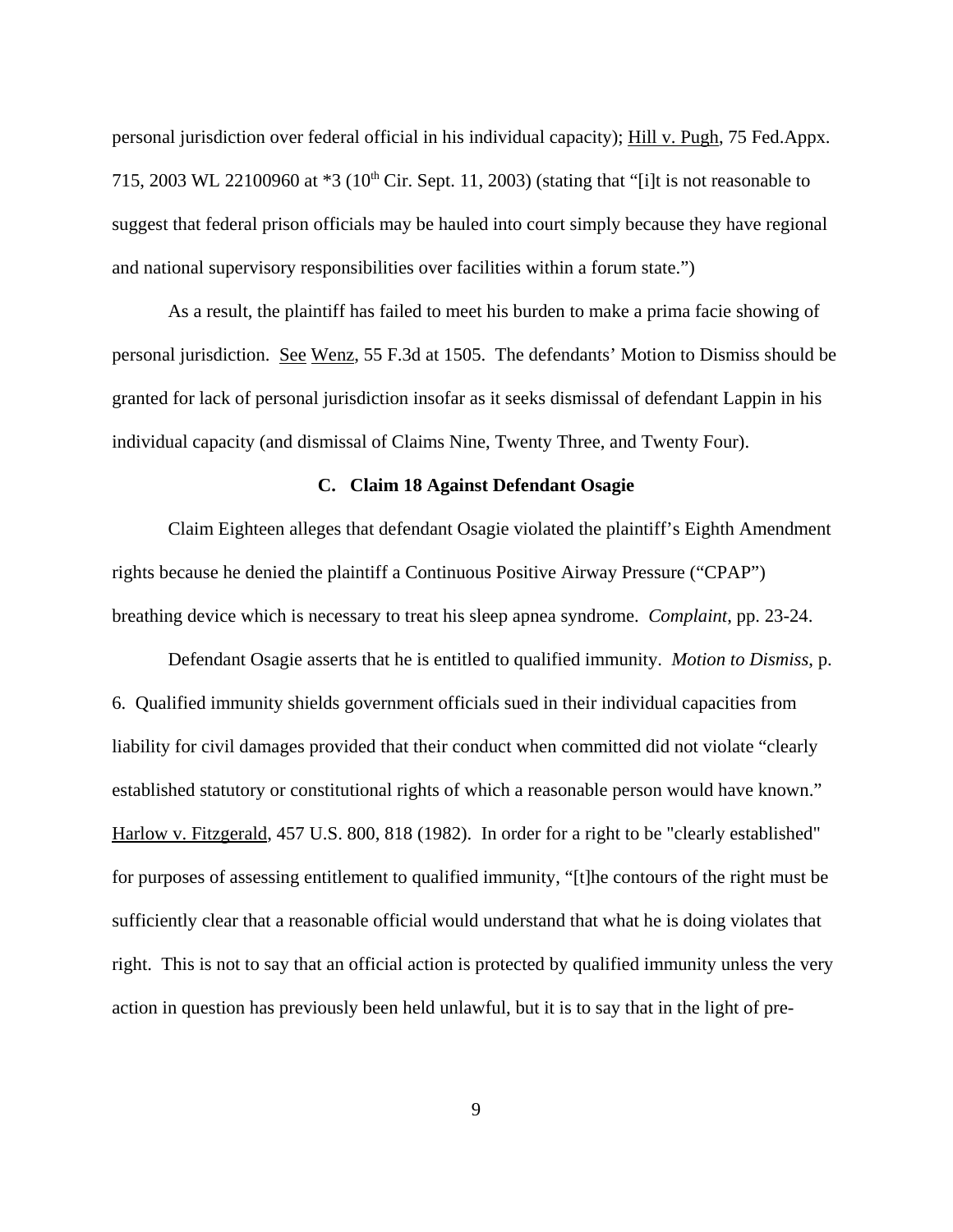existing law the unlawfulness must be apparent." Anderson v. Creighton, 483 U.S. 635, 640 (1987) (citations omitted).

When analyzing the issue of qualified immunity, I consider two factors. I must determine whether the plaintiff has sufficiently alleged a violation of a statutory or constitutional right. In addition, I must inquire whether the right was clearly established at the time of the violation. Wilson v. Layne, 526 U.S. 603, 609 (1999); Butler v. City of Prairie Village, Kansas, 172 F.3d 736, 745 (10th Cir. 1999).<sup>2</sup>

A prison official's deliberate indifference to an inmate's serious medical needs violates the inmate's Eighth Amendment right to be free from cruel and unusual punishment. Estelle v. Gamble, 429 U.S. 97, 104 (1976). "This is true whether the indifference is manifested by prison doctors in their response to the prisoner's needs or by prison guards in intentionally denying or delaying access to medical care." Id. at 104-05. To establish a claim for deliberate indifference, a plaintiff must prove both an objective component and a subjective component.

The objective component is met if the inmate's medical need is sufficiently serious. Farmer v. Brennan, 511 U.S. 825, 834 (1994). A medical need is sufficiently serious "if it is one that has been diagnosed by a physician as mandating treatment or one that is so obvious that even a lay person would easily recognize the necessity for a doctor's attention." Hunt v. Uphoff, 199 F.3d 1220, 1224 (10th Cir.1999) (quoting Ramos v. Lamm, 639 F.2d 559, 575 (10<sup>th</sup> Cir. 1980)). The subjective component to a deliberate indifference claim is met if a prison official "knows of and disregards an excessive risk to inmate health or safety." Farmer, 511 U.S.

<sup>&</sup>lt;sup>2</sup>The order in which I may consider these factors is discretionary. Pearson v. Callahan, \_\_ U.S. \_\_, \_\_, 129 S. Ct. 808, 818 (2009); Manzanares v. Higdon, 2009 WL 2430643 \*3 n.6 (10th Cir. Aug. 10, 2009).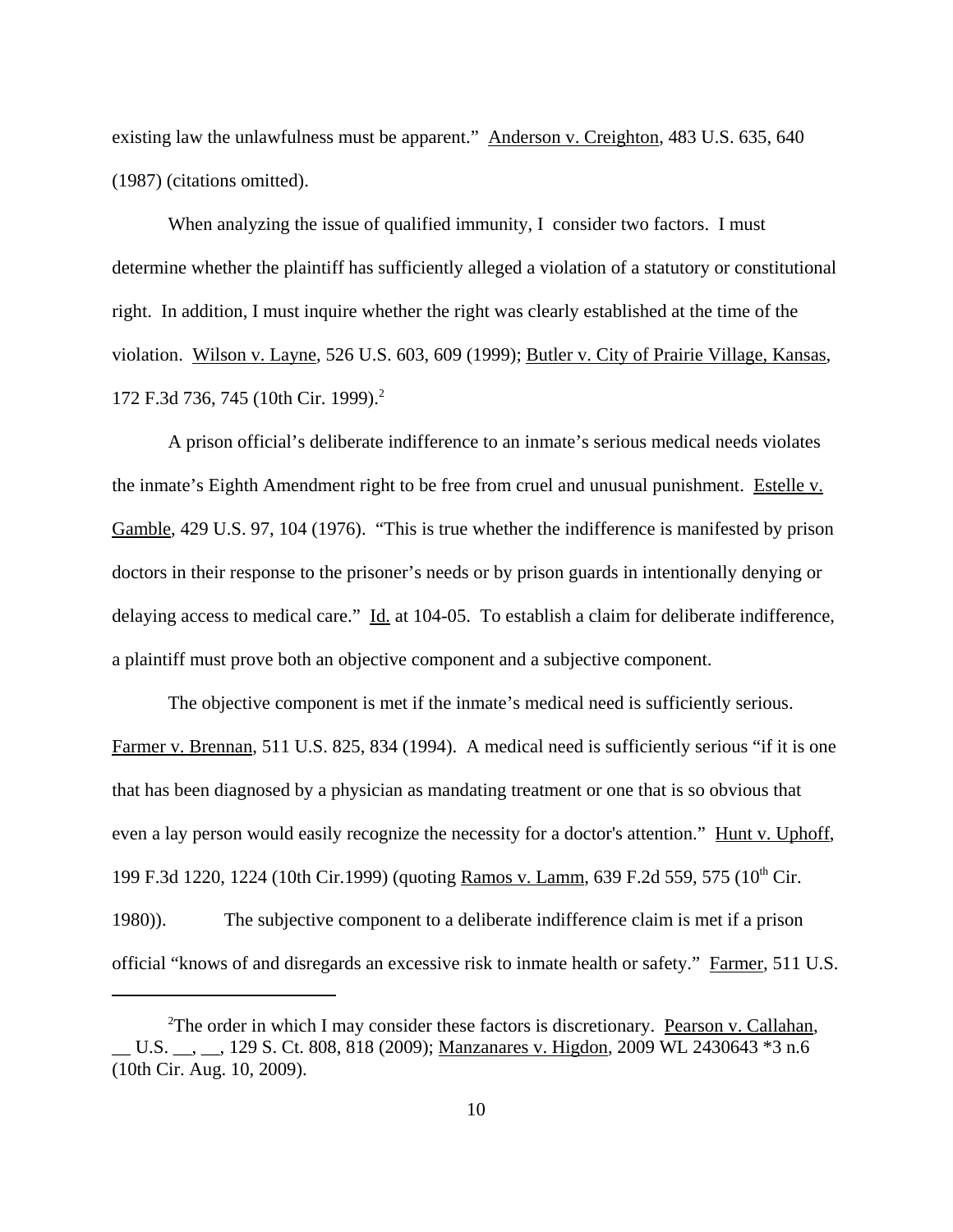at 837. "[T]he official must both be aware of facts from which the inference could be drawn that a substantial risk of serious harm exists, and he must also draw the inference." Id.

Claim Eighteen alleges in its entirety:

Defendant Osagie actual intent, direct participation and personal involvement of an adverse action while under color of federal law and in his individual capacity, base his reasons pursuant to BOP Program Statement 6000.05-2: C.F.R. 549.10, Health Services Manual in which the defendant base his reasons for denying the plaintiff a Continuous Positive Airway Pressure (CPAP) breathing device. The denial for such a device, cause further pervasive risk of harm by denying, and not properly treating his serious medical needs of a sleep apnea syndrome called Pickwickian Syndrome, and also known as obstructive sleep apnea. This implicates  $8<sup>th</sup>$ Amendment concerns of deliberate indifference. Plaintiff has exhausted all available remedies regarding the matters described in Claim #18. Administrative Remedy I.D. #413752-A1.

## *Complaint*, pp. 23-24; *Declaration*, p. 12.

"The burden is on the plaintiff to frame a complaint with enough factual matter (taken as true) to suggest that he or she is entitled to relief." Robbins v. Oklahoma, 519 F.3d 1242, 1247  $(10<sup>th</sup> Cir. 2008)$  (internal quotations and citation omitted). If the complaint's allegations "are so general that they encompass a wide swath of conduct, much of it innocent, then the plaintiffs have not nudged their claims across the line from conceivable to plausible." Id. (internal quotations and citation omitted). "The allegations must be enough that, if assumed to be true, the plaintiff plausibly (not just speculatively) has a claim for relief." Id. This is especially true in cases, like this one, where the defense of qualified immunity has been asserted. Id. at 1248- 49.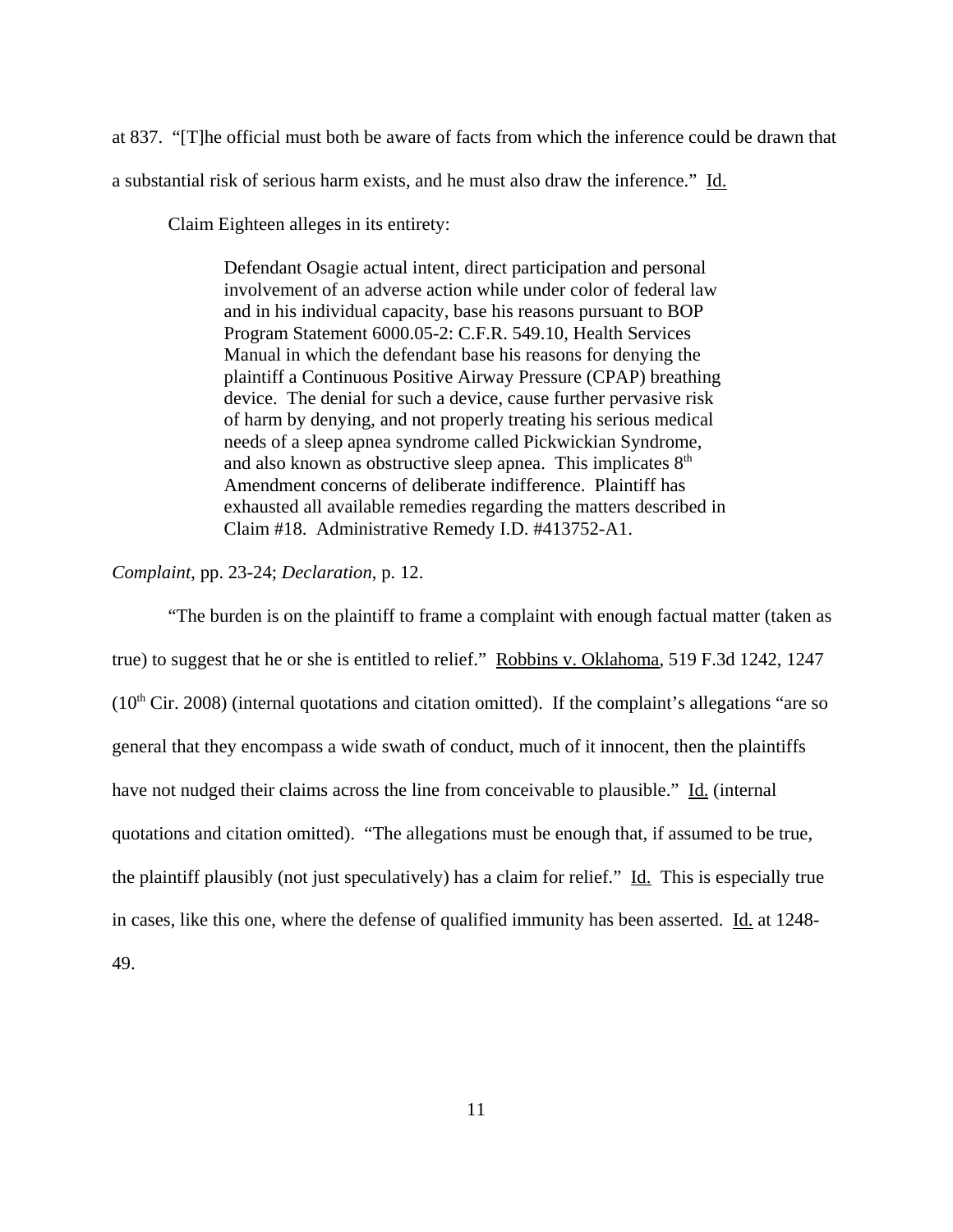The plaintiff's vague and conclusory allegations are not sufficient to state a plausible claim that Osagie knew of and disregarded a substantial risk to the plaintiff's health. The Motion to Dismiss should be granted to the extent it seeks dismissal of Claim 18.

### **D. FTCA Claims**

Claim Ten alleges that the plaintiff is being forced to take the PPD test under protest, and that such force constitutes a violation of the FTCA. Claim Nineteen alleges that Osagie's failure to provide the plaintiff with a CPAP breathing device constitutes a tort in violation of the FTCA.<sup>3</sup> The defendants assert that the court does not have subject matter jurisdiction over these claims because the plaintiff did not file them in this court within six months after the government denied the claims. *Motion to Dismiss*, pp. 4-5.

"A tort claim against the United States shall be forever barred . . . unless action is begun within six months after the date of mailing, by certified or registered mail, of notice of final denial of the claim by the agency to which it was presented." 28 U.S.C. § 2401(b). "Timeliness of suit is one of the conditions of the government's waiver of sovereign immunity under the FTCA, and the district court lacks subject matter jurisdiction to proceed under the FTCA if a plaintiff fails to satisfy the FTCA's timing requirements set forth in § 2401(b)." In re Franklin Savings Corp., 385 F.3d 1279, 1287 ( $10<sup>th</sup>$  Cir. 2004). "[T]he FTCA represents a waiver of the

<sup>&</sup>lt;sup>3</sup>These claims are necessarily brought against defendant United States of America. 28 U.S.C. § 1346(b)(1); Woodruff v. Covington, 389 F.3d 1117, 1125-26 (10<sup>th</sup> Cir. 2004) ([a]n FTCA action against the United States is the sole remedy for any injury to person or property caused by the negligent or wrongful acts of a federal employee acting within the scope of his or her employment"); Wexler v. Merit Sys. Prot. Bd., 986 F.2d 1432, 1993 WL 53548, at \*2 (10<sup>th</sup>) Cir. Feb. 17, 1993) ("[u]nder the FTCA, only the United States is a proper defendant").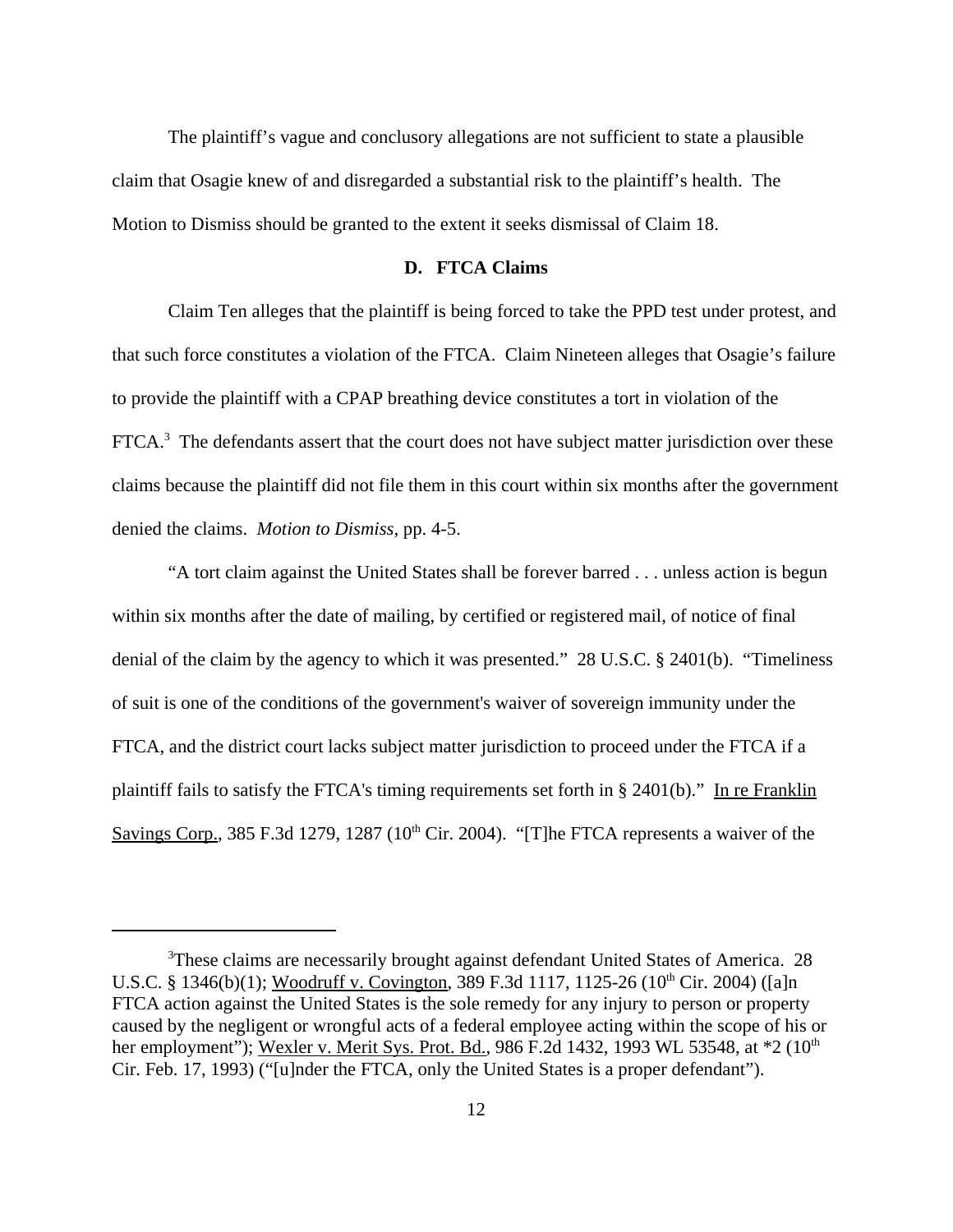sovereign immunity of the United States, and, as such, must be strictly construed." Pipkin v. United States Postal Serv., 951 F.2d 272, 275 (10th Cir.1991).

The defendants are asserting a factual challenge to subject matter jurisdiction. Therefore, I do not presume the truthfulness of the factual allegations in the Amended Complaint. Instead, I have wide discretion to allow affidavits, other documents, and a limited evidentiary hearing to resolve any disputed jurisdictional facts. Holt, 46 F.3d at 1003.

The defendants state that on March 31, 2006, the plaintiff was sent notice that Claim Ten was denied, and on June 26, 2006, the plaintiff was sent notice that Claim 19 was denied. *Motion to Dismiss*, p. 5. The defendants cite to Exhibits A-5 and A-6 in support of their statement. Exhibits A-5 and A-6 are a copies of letters from the BOP's Regional Counsel denying Tort Claim TRT-NCR-2006-2303 and Tort Claim TRT-NCR-2006-03917, respectively. The exhibits each contain a copy of a Certified Mail Receipt. However, the defendants did not submit any evidence which explained the nature of Tort Claim TRT-NCR-2006-03917, nor was there any evidence to demonstrate that the Certified Mail Receipts pertained to the respective tort claims. Therefore, on January 5, 2010, I held a limited evidentiary hearing to determine if the defendants mailed the plaintiff notice of the denial of his tort claims and, if so, on what date. Prior to the hearing, the defendants submitted supplemental evidence. *Defendants' Evidentiary Supplement to Motion to Dismiss* [Doc. #108].

Based on the supplemental evidence and the evidence presented at the hearing, the following facts are undisputed: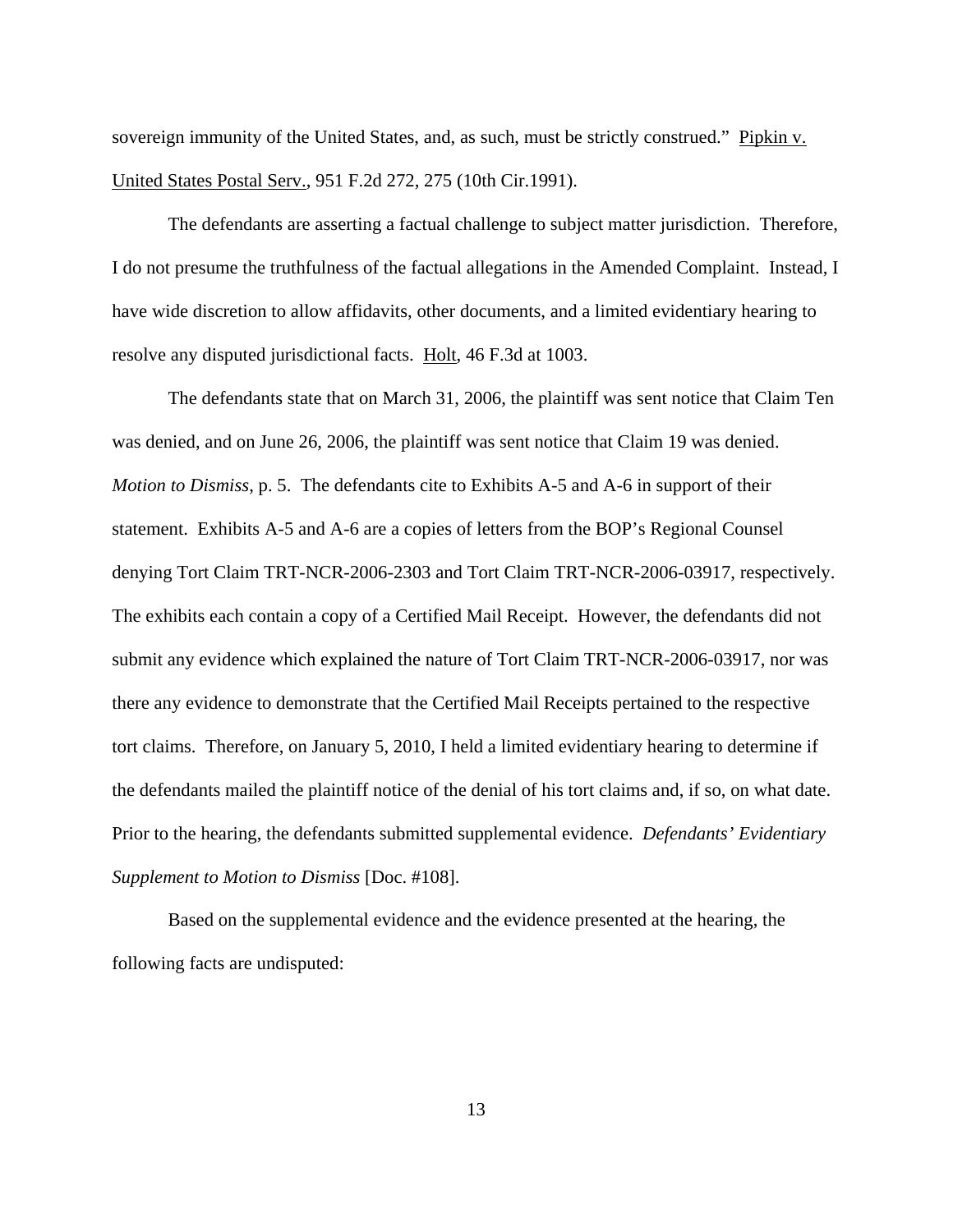1. Inmate tort claims which arise out of the ADX must be presented to the North Central Regional Office in Kansas City, Kansas. *Defendants' Evidentiary Supplement to Motion to Dismiss* [Doc. #108], Declaration of Christopher B. Synsvoll [Doc. #108-2], ¶ 4.

2. On February 10, 2006, the North Central Regional Office received an administrative tort claim from the plaintiff which was assigned number TRT-NCR-2006-02303. The claim alleges that the plaintiff was denied a non-invasive test for tuberculosis. Id. at ¶ 7; Hearing Ex. A. The plaintiff agreed at the hearing that this claim is the same as Claim Ten.

3. Claim number TRT-NCR-2006-02303 was denied by letter dated March 31, 2006. *Defendants' Evidentiary Supplement to Motion to Dismiss* [Doc. #108], Declaration of Christopher B. Synsvoll, ¶ 8; Hearing Ex. B and Ex. E. The denial letter was mailed to the plaintiff, via certified mail, on April 3, 2006. *Defendants' Evidentiary Supplement to Motion to Dismiss* [Doc. #108], Declaration of Christopher B. Synsvoll, ¶ 8; Hearing Ex. E.

4. On June 19, 2006, the North Central Regional Office received an administrative tort claim from the plaintiff which was assigned number TRT-NCR-2006-03917. The claim alleges that the plaintiff was denied adequate treatment for a sleep disorder. *Defendants' Evidentiary Supplement to Motion to Dismiss* [Doc. #108], Declaration of Christopher B. Synsvoll, ¶ 9; Hearing Ex. C. The plaintiff agreed at the hearing that this claim is the same as Claim Nineteen.

5. Claim number TRT-NCR-2006-03917 was denied by letter dated June 26, 2006. *Defendants' Evidentiary Supplement to Motion to Dismiss* [Doc. #108], Declaration of Christopher B. Synsvoll, ¶ 10; Hearing Ex. D. The denial letter was mailed to the plaintiff, via certified mail, on July 6, 2006. *Defendants' Evidentiary Supplement to Motion to Dismiss* [Doc. #108], Declaration of Christopher B. Synsvoll, ¶ 10; Hearing Ex. E.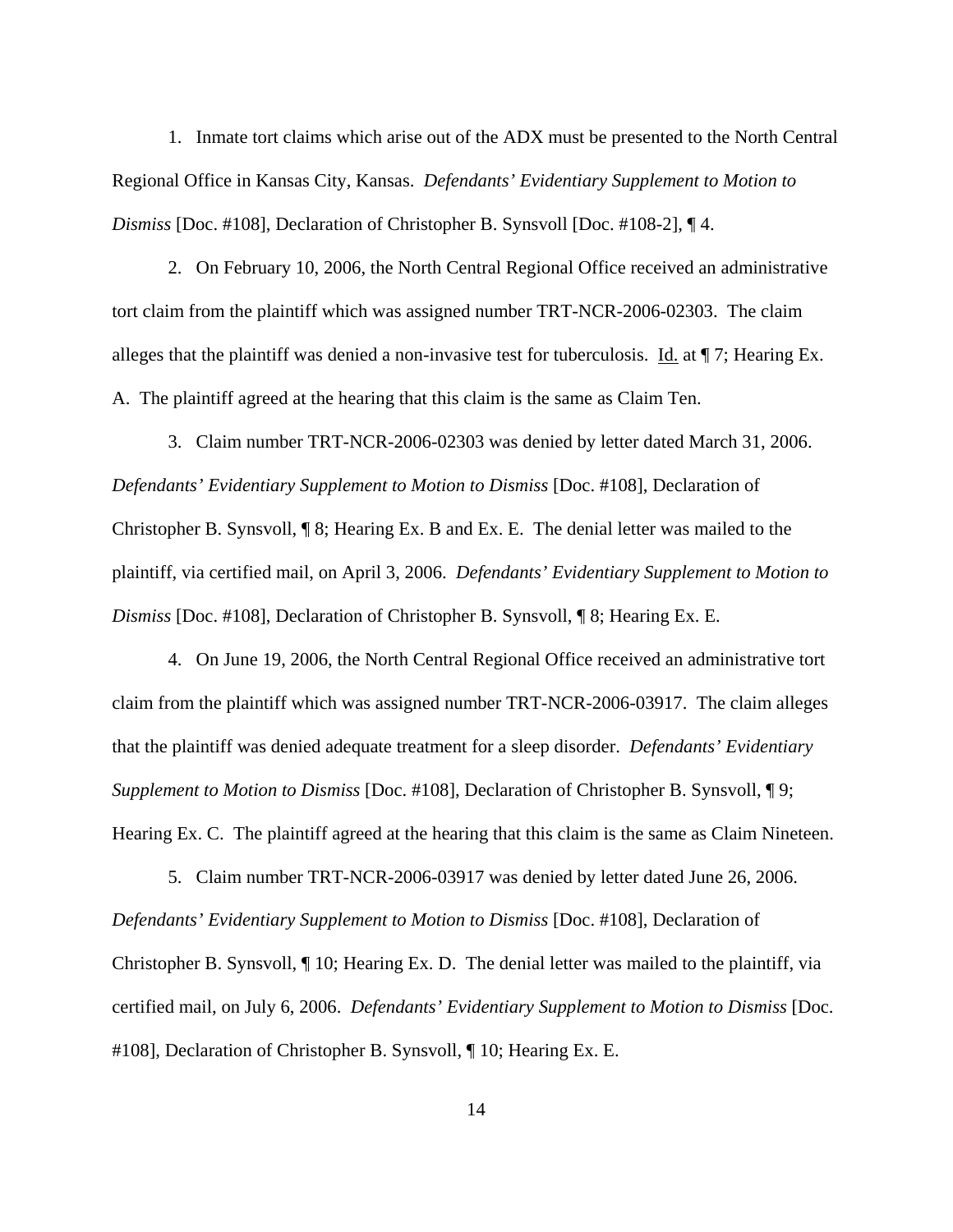Pursuant to section 2401(b), the plaintiff was required to assert Claim Ten in this court within six months after April 3, 2006, or by October 3, 2006. He was required to assert Claim Nineteen within six months after July 6, 2006, or by January 8, 2007.<sup>4</sup> The plaintiff did not commence this case until August 14, 2007. Therefore, Claims Ten and Nineteen are barred.

The plaintiff does not dispute that the denial letters were sent on April 3, 2006, and July 6, 2006. He argues instead that the defendants have failed to present evidence proving that he received the denial letters.<sup>5</sup> However, the limitations period does not run from the date of receipt; it runs from the date the letters were mailed.

The Motion should be granted to the extent it seeks dismissal of Claims Ten and Nineteen for lack of subject matter jurisdiction.

## **IV. PLAINTIFF'S MOTION FOR PARTIAL SUMMARY JUDGMENT**

The plaintiff seeks summary judgment on Claim 23. Because I recommend dismissal of Claim 23 based on lack of personal jurisdiction over defendant Lappin, the plaintiff's Motion for Partial Summary Judgment should be denied as moot.

## **V. CONCLUSION**

I respectfully RECOMMEND that Defendants' Motion to Dismiss [Doc. #82] be GRANTED and that all remaining claims be dismissed.

I further RECOMMEND that the Pro Se Plaintiff's Motion for Partial Summary Judgment [Doc. #101] be DENIED AS MOOT.

<sup>&</sup>lt;sup>4</sup>Because January 6, 2007, fell on a Saturday, the deadline for submission of Claim Nineteen would fall on Monday, January 8, 2007.

 $5$ The plaintiff does not contend that he did not receive the denial letters; he argues only that the defendants failed to provide evidence proving that he received the letters.